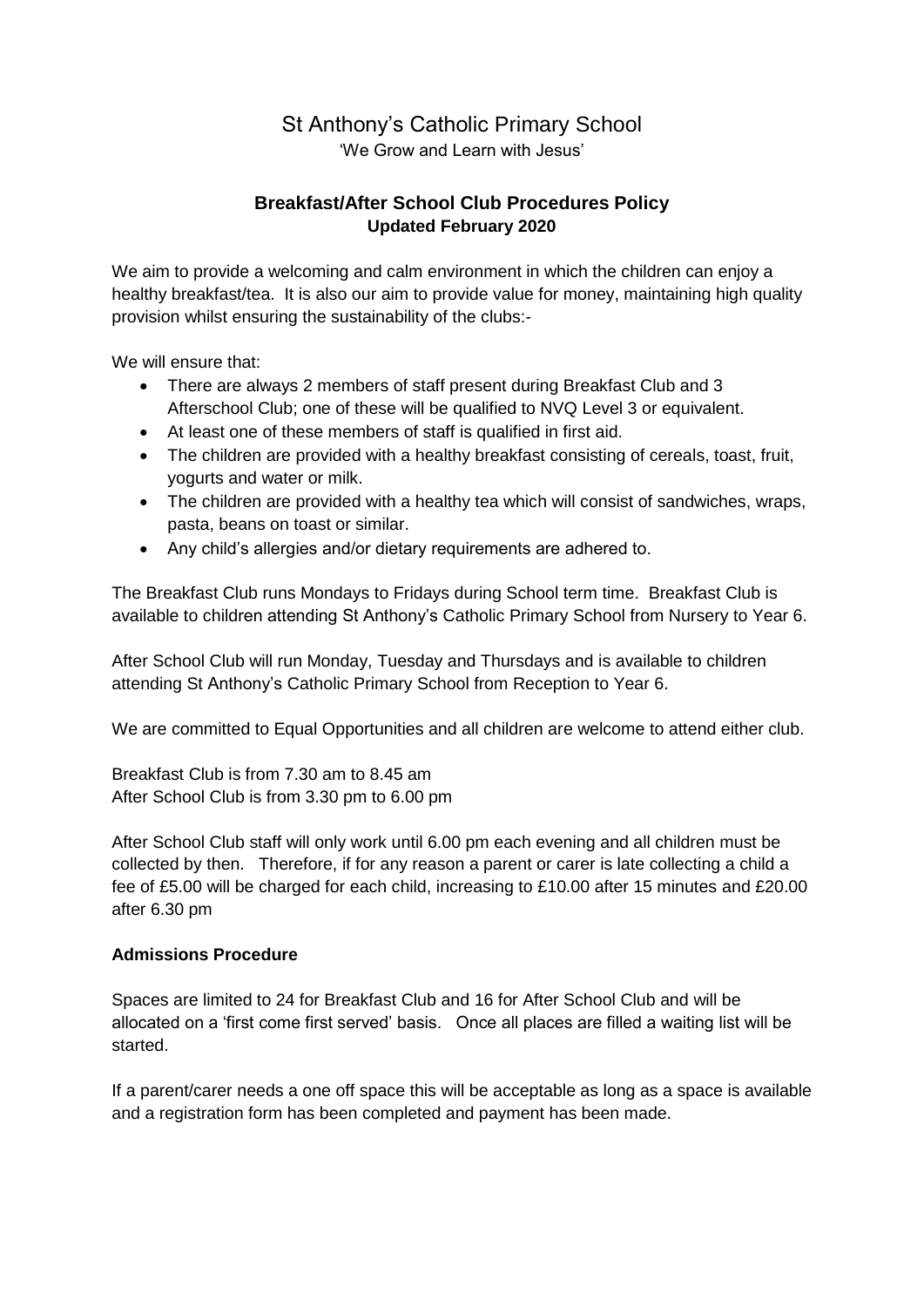# **Booking & Cost Procedure**

Breakfast/After School Club sessions must be booked and paid for half-termly in advance. The cost of each pre-booked Breakfast Club session is £6.00 (which includes breakfast) and for Afterschool Club the cost will be £10.00 per session (which includes tea).

Both clubs will take place in the dining room and so children will need to be brought to and collected from, the main entrance door. The parent/carer is to press the buzzer and wait. A member of the Breakfast or After School staff will open the door as soon as it is convenient to do so.

Attendance at the clubs is dependent on fees having been paid up to date, in advance. Late or non-payment of fees can result in the withdrawal of the child's place. Two weeks written notice will be required if a parent/carer wishes to cancel their child's place at either of these clubs.

## **Signing in and Signing Out Procedure**

For Breakfast Club a parent/carer will need to sign in the child/children with a signature and time of arrival.

For After School Club a parent/carer will need to sign out the child/children with a signature and time of departure.

At the end of the Breakfast Club session Nursery and Reception children will be walked over to the school by a member of staff at 8.45 am in time for the start of the school day. Key Stage 1 & 2 children will walk to their classrooms and get ready for the start of the school day.

At the beginning of After School Club children from Reception will need to collected by a member of After School Club staff and escorted to the dining room. Children from Year 1 to Year 6 should go straight from their classroom to the club area in the dining room.

# **Contacting Staff**

A Club mobile phone will be switched on during club hours. This is for emergency use only. It can be used to contact parents/carers if a child is sick or has had an accident. The telephone number is to be given to parent/carers should they need to contact the Club to inform staff of a later pick up or if someone else is picking up.

#### **Children's Accident Procedure**

Any accidents will be recorded in an accident report book. We will inform parents or carers of any minor head injuries in the same way as school by providing a bump note.

If the accident is an emergency, we will use all the contact telephone numbers provided on the Registration Form to contact the parent or carer. If the child needs emergency treatment, an ambulance will be called and we will administer first aid prior to medical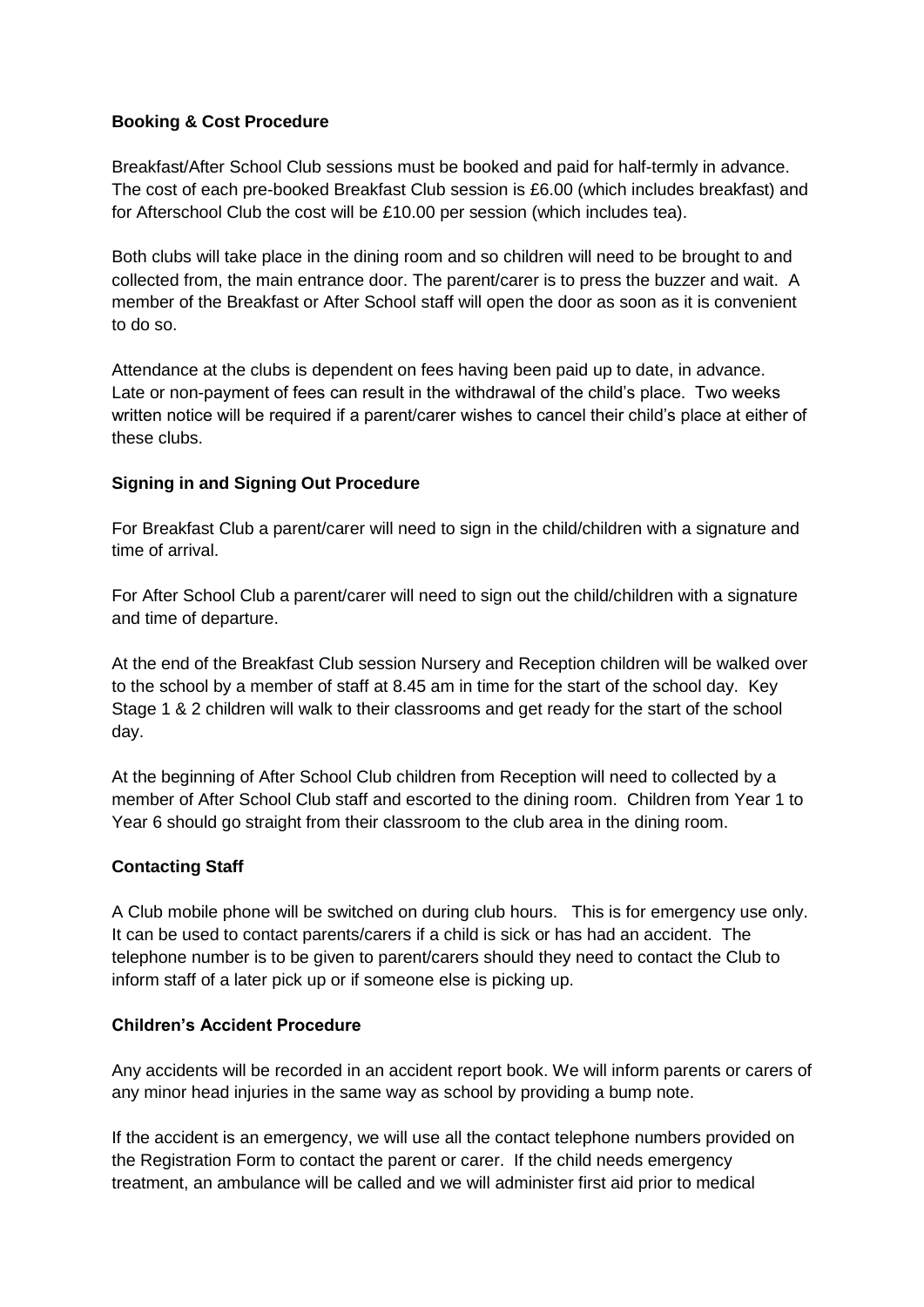assistance arriving. A qualified member of staff will accompany the child to the hospital to be met there by their parent or carer. A teacher or other member of staff will be called upon to cover.

## **Children's Illness Procedure**

If a child becomes ill during Breakfast/After School Club, we will use all of the contact numbers provided on the Registration Form to contact the parent or carer and to arrange for the child to be collected from school.

We request that the child is collected as a matter of priority after the parent or carer has been informed to minimize the spread of infection.

We will inform the class teacher that the child has been collected from Breakfast Club and let them know the reason why the child will not be attending school that day.

#### **Administration of Medicine Procedure**

If a child needs their inhaler then a member of staff will escort the child to their classroom and observe that the medication has been taken correctly.

If child is showing signs of an allergy e.g. a rash we will first ring the parent/carer. If the parent/carer says we should administer the medicine held in school then we will do so. Once administered we will let School Welfare, the office and the teacher know, we will also complete a form and put it into the appropriate file. This is the only time that medicine can be administered.

If a child has a severe allergic reaction during Breakfast/After School club and requires his/her epi-pen then this will be given by a trained member of staff in line with the policy procedure set out in the school policy file.

#### **Sharing of Information Procedure**

As childcare professionals, we have a duty to safeguard all children within our care and our school policies and procedures documents outline this in detail. For best practice, for those children attending Breakfast/After School Club, we will share any professional information needed in order to fully safeguard the children within our care.

In accordance with Safeguarding arrangements, all staff involved in the running of the Breakfast/After School Club, will have current DBS clearance. These records are held in the school office.

#### **Behaviour**

As both clubs are run by school, the existing school Behaviour Policy will be followed.